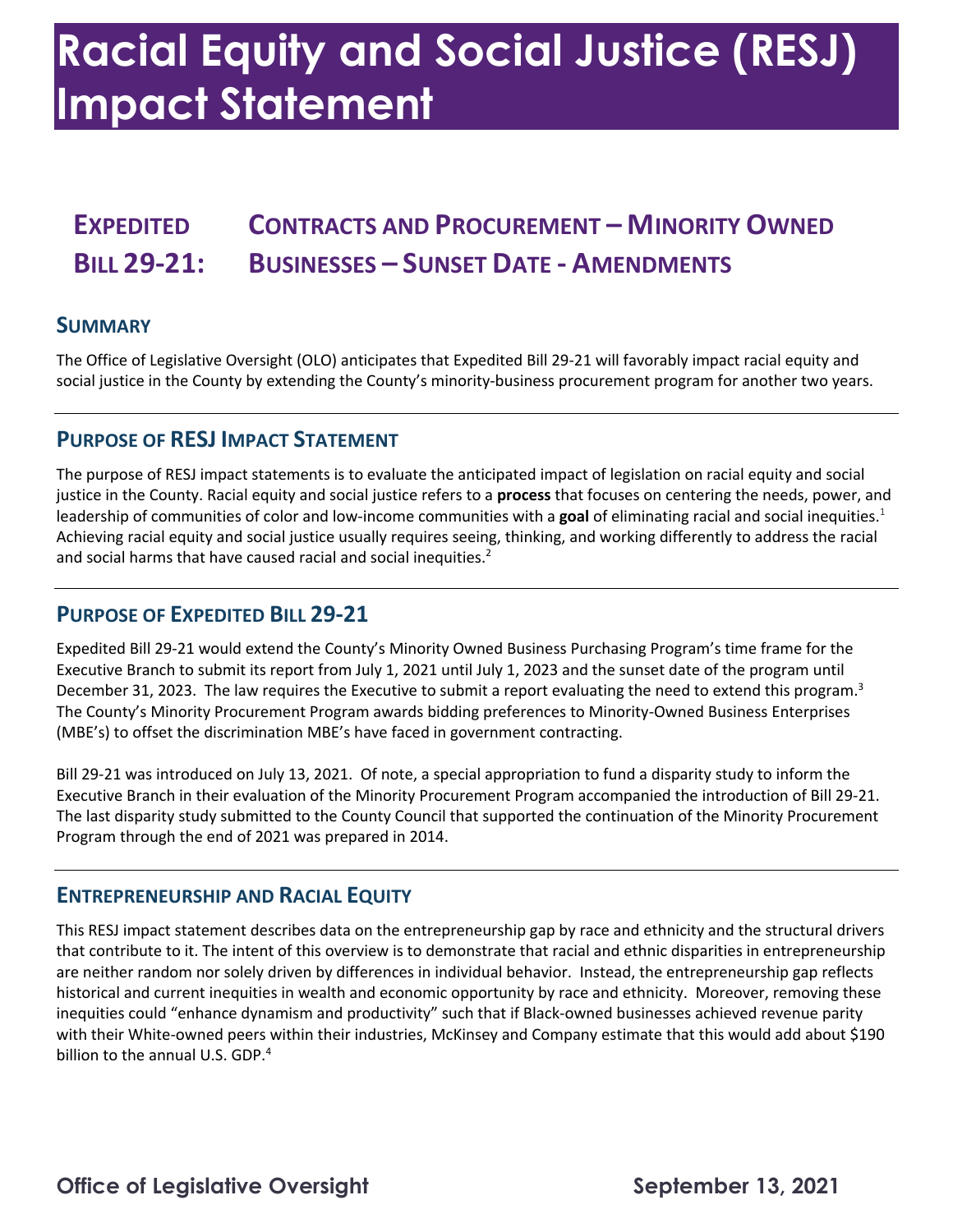# **RESJ Impact Statement**

 **Data on Entrepreneurship Gap.** Nationally, Black and Latinx residents represent 28 percent of the population, but 8 percent of business owners with employees.<sup>5</sup> Local data also demonstrates disparities in entrepreneurship by race and ethnicity, particularly with respect to revenue. For example, while the 2012 Survey of Business Owners indicates that Black and Latinx firms each accounted for 15 percent of local firms in Montgomery County and Asian firms accounted for 14 percent of County firms, Asian firms accounted for 4 percent of local business revenue, Black firms accounted for 1.7 percent of local business revenue, and Latinx firms accounted for 1.5 percent of local business revenue.<sup>6</sup>

 Data from Montgomery County's Minority, Female, and Disabled-Owned Business Program also demonstrates an under- representation of minority-owned businesses. Whereas Black, Indigenous and Other Persons of Color (BIPOC) accounted Government in FY20.7 More specifically: for 55 percent of County residents, BIPOC-owned firms accounted for 18 percent of procurement contracts for County

- Latinx-owned firms accounted for 7.5 percent of contracts;
- African American-owned firms accounted for 6.5 percent of contracts;
- Asian-owned firms accounted for 3.6 percent of contracts; and
- Native American-owned firms accounted for less than one-tenth of one percent of contracts.<sup>8</sup>

procurement opportunities by race, ethnicity, and gender.<sup>9</sup> The 2014 study compared the share of minority business enterprises that were qualified to perform work for Montgomery County to the total number of dollars awarded to such firms. It conducted this analysis across four business types: construction, professional services, services, and goods. firms. It conducted this analysis across four business types: construction, professional services, services, and goods.<br>Across each of these business categories, the study found that Black firms were under-represented amon contracts relative their share of the local marketplace. More specifically, from 2008 to 2012: Further, the County's 2014 Disparity Study found statistically significant differences in business ownership and receipts with prime contracts, but that Latinx firms were over-represented among construction and professional services

- • **Construction:** Black firms accounted for 11 percent of the marketplace, but less than 2 percent of prime contracts. White male firms accounted for 74 percent of the marketplace and 79 percent of prime contracts; Latinx firms accounted for 6 percent of the marketplace and 13 percent of prime contracts.
- • **Professional Services**: Black firms accounted for 8 percent of the marketplace, but less than 2 percent of prime contracts. White male firms accounted for 82 percent of the marketplace and 92 percent of prime contracts; Latinx firms accounted for 1 percent of the marketplace but nearly 4 percent of prime contracts.
- • **Other Services:** Black firms accounted for 13 percent of the marketplace, but less than 1 percent of prime contracts. White male firms accounted for 76 percent of the marketplace and 88 percent of prime contracts.
- • **Goods:** Black firms accounted for 6 percent of the marketplace, but less than 1 percent of prime contracts. White male firms accounted for 86 percent of the marketplace and 97 percent of prime contracts while Latinx firms accounted for 3 percent of the marketplace but less than one percent of prime contracts.

 race and ethnicity "do not reflect the intrinsic desire or talents of entrepreneurs of color themselves, but rather the structure of the systems they navigate."<sup>10</sup> Their review of the research finds that there "are no differences between racial groups in entrepreneurial capabilities or interest, as measured by degree of confidence, capacity to learn appetite for risk, creativity, and determination." $^{11}$ **Drivers of Entrepreneurship Gap.** Researchers at the Brookings Institution find that disparities in entrepreneurship by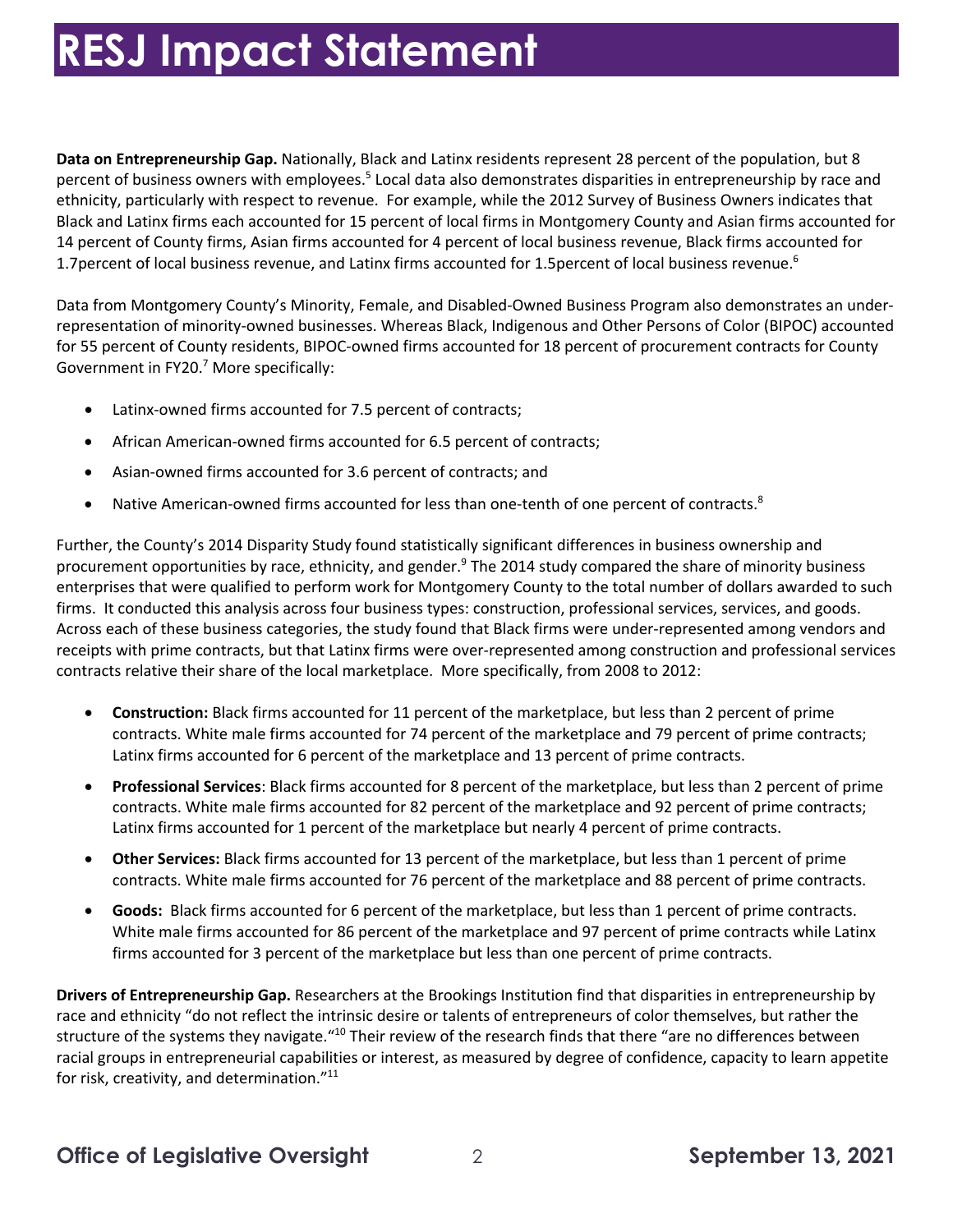# **RESJ Impact Statement**

 Instead, a variety of factors adversely impact BIPOC as they consider starting and growing businesses, including For example, the Small Business Administration found that Black- and Latinx-owned firms are more likely to have been denied credit, to receive only a portion of the funding requested, or to refrain from applying for funding out of fear that their applications will be rejected.<sup>13</sup> Other factors that explain the disparity in capital for business development include discriminatory lending practices, less wealth to leverage, recent financial challenges, and lower credit scores.<sup>14</sup> inequities in educational attainment, personal wealth, and exposure to entrepreneurship in family and social networks.<sup>12</sup>

## **ANTICIPATED RESJ IMPACTS**

 OLO anticipates that enacting Expedited Bill 29-21 and extending the County's Minority Procurement Program for two years will benefit current BIPOC-owned businesses participating in the program and future BIPOC applicants. BIPOC- owned business participation in the County's Procurement Program will help narrow the entrepreneurship gap by race and ethnicity in the County and in turn diminish racial and ethnic inequities in the County. Moreover, the special appropriation accompanying Bill 29-21 to fund an updated disparity study aligns with best practices for advancing contracting and procurement opportunities for BIPOC-owned firms to advance racial equity and social [justice.](https://justice.15) 15

#### **RECOMMENDED AMENDMENTS**

 The County's Racial Equity and Social Justice Act requires OLO to consider whether recommended amendments to bills aimed at narrowing racial and social inequities are warranted in developing RESJ impact statements.<sup>16</sup> OLO finds that Procurement Program until December 31, 2023. Should the Council desire more reductions in the entrepreneurship gap by race and ethnicity via legislation, amendments aligning with the following best practices could be added to Bill 29-21 to help increase the number of minority-owned businesses eligible to apply for government contracts.<sup>17</sup> Expedited Bill 29-21 should narrow racial and ethnic inequities in entrepreneurship by continuing the County's Minority

- Use "best value contracting" to require prime bidders to propose plans for maximizing utilization of minoritybusiness enterprises (MBE),
- Streamline MBE certification processes,
- Break up large contracts into smaller subcontracts to encourage more MBE applicants,
- Help MBE subcontractors grow into prime contractors, and
- Remove onerous financial burdens for small businesses that may disproportionately impact MBE's.

## **CAVEATS**

 Two caveats to this racial equity and social justice impact statement should be noted. First, predicting the impact of and other factors. Second, this RESJ impact statement is intended to inform the legislative process rather than determine whether the Council should enact legislation. Thus, any conclusion made in this statement does not represent OLO's endorsement of, or objection to, the bill under consideration. legislation on racial equity and social justice is a challenging, analytical endeavor due to data limitations, uncertainty,

### **CONTRIBUTIONS**

Dr. Elaine Bonner-Tompkins, OLO Senior Legislative Analyst, drafted this RESJ impact statement.